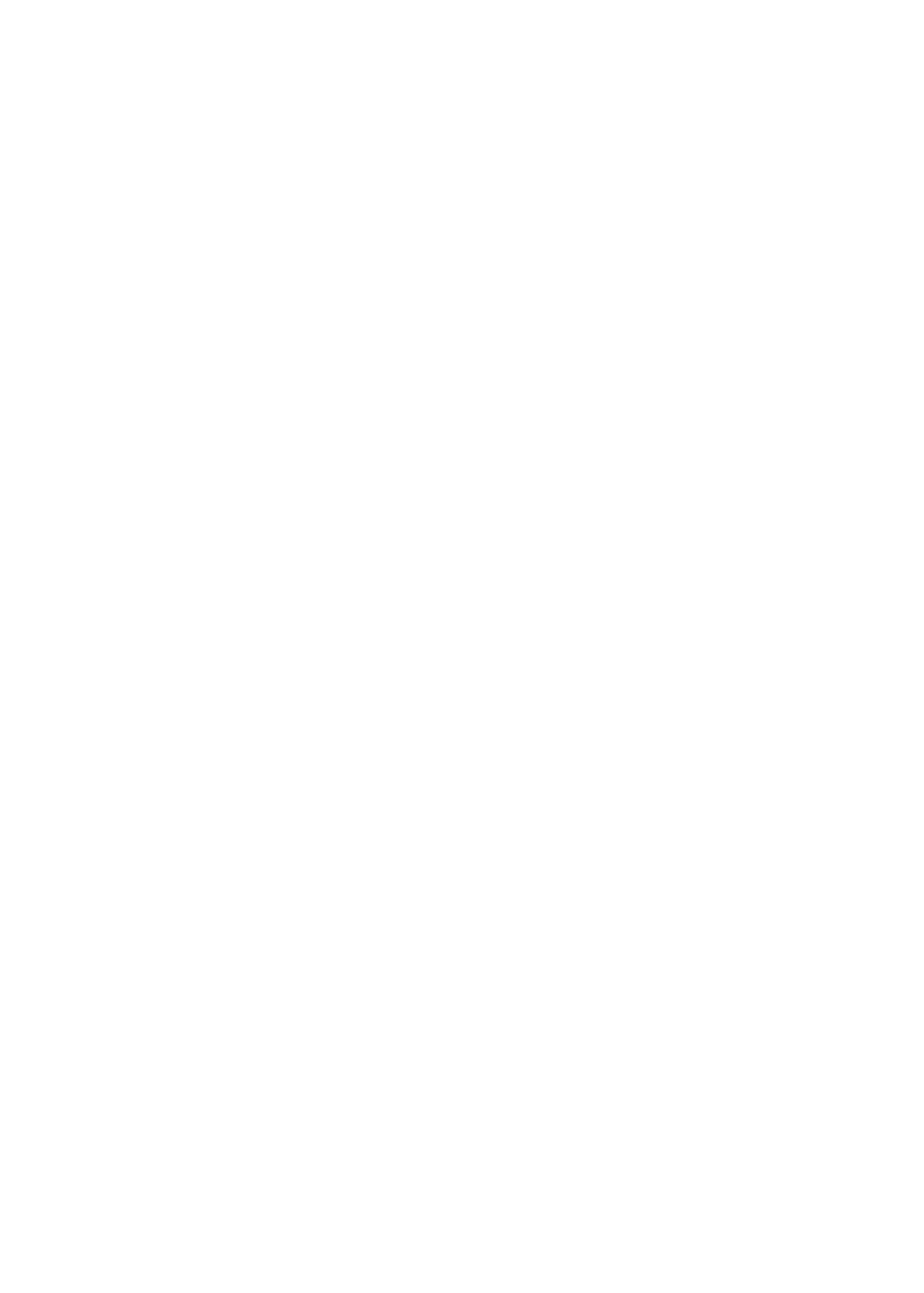## HEDONIC REAL ESTATE INDEX, DECEMBER 2020

In December 2020, the CBCG conducted its regular survey on the real estate price trends in Podgorica. Questions in the survey referred to the qualitative features of housing units (heating, internet connection, number of rooms, number of balconies, etc.) and aimed at determining the relative influence that these qualitative features have on the housing unit value. A subjective value of an apartment unit was assessed with the following question: "What is the price that an apartment owner would not go below at the moment of the survey?" The collected data were used for receiving the Hedonic index of real estate prices, which measures the effect of such qualitative characteristics on the value of a housing unit.

The calculation of an average price per square meter in December 2021 was based on a sample of 58,296 housing units in the locations Podgorica 1, Podgorica 2 and Podgorica 3. The survey included a random sample of 2,248 owners of housing units of which 402 questionnaires were successfully completed. This means that the total response rate was 17.9%.

The results of the December survey showed that the average price of a square meter of real estate units in Podgorica amounted to 1,004 euros, which is a 5.7% decrease y-o-y. This is the first drop in subjective prices since December 2018 and it is a consequence of the COVID-19 pandemic. Given that the price of real estate did not fall last year, it can be concluded that the real estate market reacted to the negative economic shocks after a certain period.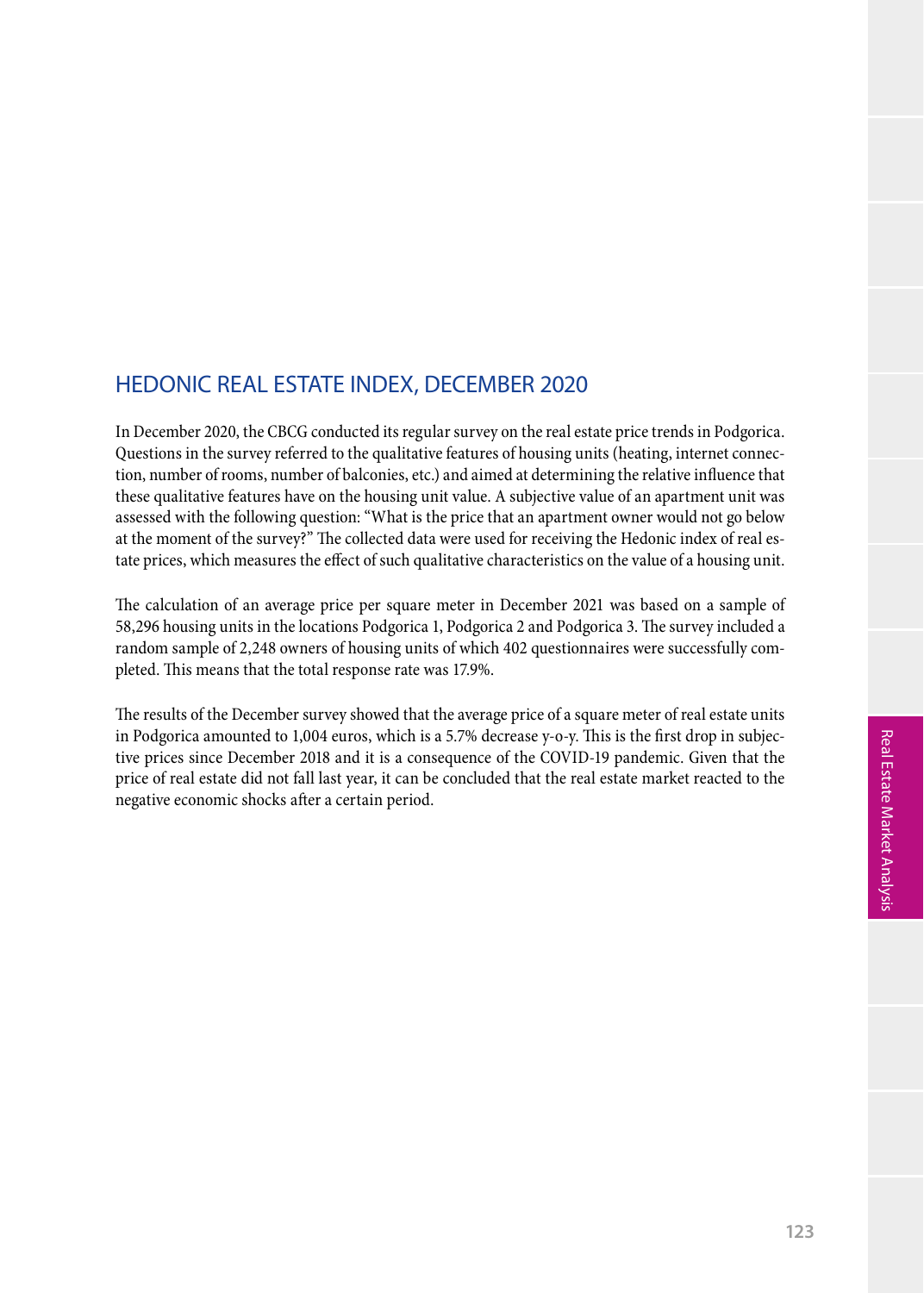#### **Table 8.1**

| Summary statistics of an average value of housing unit per square meter in Podgorica<br>on quarterly basis, in the period September 2007 - December 2020 |                |             |                   |  |  |  |
|----------------------------------------------------------------------------------------------------------------------------------------------------------|----------------|-------------|-------------------|--|--|--|
| Period                                                                                                                                                   | Price in euros | Chain index | <b>Base index</b> |  |  |  |
| September 2007                                                                                                                                           | 1,697.6        | 100.0       | 100.0             |  |  |  |
| <b>March 2008</b>                                                                                                                                        | 1,738.3        | 102.4       | 102.4             |  |  |  |
| September 2008                                                                                                                                           | 1,525.5        | 87.8        | 89.9              |  |  |  |
| <b>March 2009</b>                                                                                                                                        | 1,402.1        | 91.9        | 82.6              |  |  |  |
| September 2009                                                                                                                                           | 1,223.1        | 87.2        | 72.1              |  |  |  |
| <b>March 2010</b>                                                                                                                                        | 1,128.3        | 92.2        | 66.5              |  |  |  |
| June 2010                                                                                                                                                | 1,191.5        | 105.6       | 70.2              |  |  |  |
| September 2010                                                                                                                                           | 1,177.1        | 98.8        | 69.3              |  |  |  |
| December 2010                                                                                                                                            | 1,185.2        | 100.7       | 69.8              |  |  |  |
| March 2011                                                                                                                                               | 1,171.2        | 98.8        | 69.0              |  |  |  |
| June 2011                                                                                                                                                | 1,163.0        | 99.3        | 68.5              |  |  |  |
| September 2011                                                                                                                                           | 1,174.0        | 100.9       | 69.2              |  |  |  |
| December 2011                                                                                                                                            | 1,151.2        | 98.1        | 67.8              |  |  |  |
| January 2012                                                                                                                                             | 1,168.3        | 101.5       | 69.0              |  |  |  |
| June 2012                                                                                                                                                | 1,179.6        | 102.5       | 69.5              |  |  |  |
| September 2012                                                                                                                                           | 1,172.3        | 99.4        | 69.1              |  |  |  |
| December 2012                                                                                                                                            | 1,171.6        | 99.9        | 69.0              |  |  |  |
| <b>March 2013</b>                                                                                                                                        | 1,169.4        | 99.9        | 68.88             |  |  |  |
| June 2013                                                                                                                                                | 1,069.8        | 91.48       | 63.10             |  |  |  |
| <b>March 2014</b>                                                                                                                                        | 971.4          | 90.80       | 57.22             |  |  |  |
| September 2014                                                                                                                                           | 950            | 97.8        | 55.96             |  |  |  |
| <b>March 2015</b>                                                                                                                                        | 920.8          | 96.9        | 54.24             |  |  |  |
| September 2015                                                                                                                                           | 939            | 101.97      | 55.31             |  |  |  |
| <b>March 2016</b>                                                                                                                                        | 965            | 102.77      | 56.84             |  |  |  |
| June 2016                                                                                                                                                | 1,019.9        | 105.69      | 60.08             |  |  |  |
| September 2016                                                                                                                                           | 915.6          | 89.77       | 53.93             |  |  |  |
| December 2016                                                                                                                                            | 919            | 100.35      | 54.12             |  |  |  |
| <b>March 2017</b>                                                                                                                                        | 901            | 98.11       | 53.10             |  |  |  |
| June 2017                                                                                                                                                | 950            | 105.4       | 55.96             |  |  |  |
| September 2017                                                                                                                                           | 920            | 96.8        | 54.2              |  |  |  |
| December 2017                                                                                                                                            | 939.7          | 102.2       | 55.35             |  |  |  |
| <b>June 2018</b>                                                                                                                                         | 1,052.7        | 112         | 62                |  |  |  |
| December 2018                                                                                                                                            | 988.1          | 93.86       | 58.21             |  |  |  |
| June 2019                                                                                                                                                | 1,033.2        | 104.6       | 60.9              |  |  |  |
| December 2019                                                                                                                                            | 1,045.2        | 101.4       | 61.74             |  |  |  |
| <b>July 2020</b>                                                                                                                                         | 1,064.2        | 101.5       | 62.69             |  |  |  |
| December 2020                                                                                                                                            | 1,004          | 94.3        | 59.1              |  |  |  |

Source: CBCG calculations

The average price of an apartment is the highest in the first zone and amounts to 1,120.9 euros. In the second and third zone, the price per square meter is lower and amounts to 1,033.6 euros and 931.7 euros, respectively.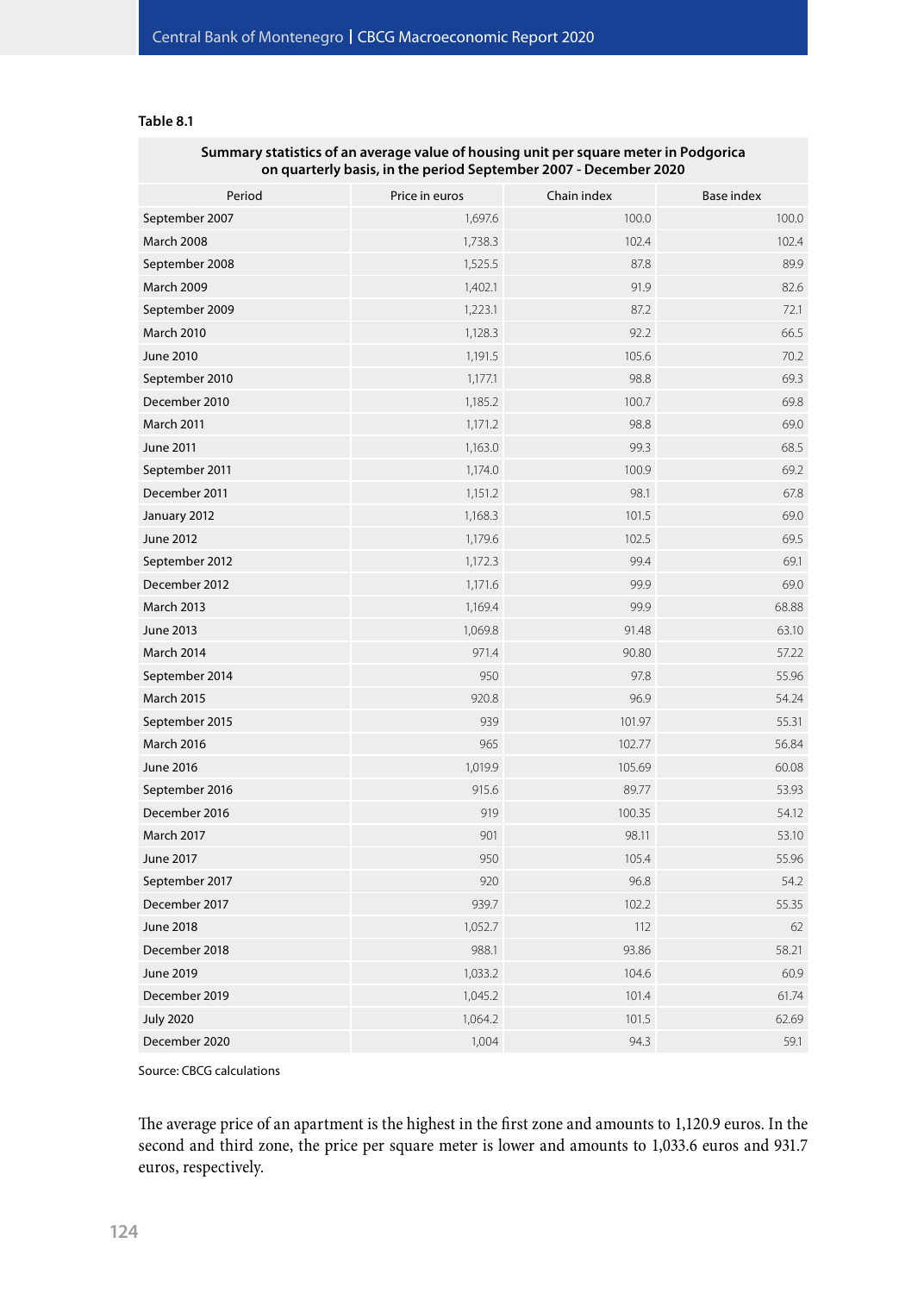#### **Table 8.2**

| Summary statistics of average values; standard deviation; minimum and maximum prices by housing<br>category in Podgorica in December 2020, in euros |                        |                 |                       |                  |                  |
|-----------------------------------------------------------------------------------------------------------------------------------------------------|------------------------|-----------------|-----------------------|------------------|------------------|
| Variable                                                                                                                                            | No. of<br>observations | Medium<br>Value | Standard<br>Deviation | Minimum<br>Price | Maximum<br>Price |
| Average Housing Price per square<br>meter                                                                                                           | 402                    | 1.004           | 227.4                 | 307.7            | 2.222.22         |
| Average Housing Price per square<br>meter - apartment                                                                                               | 256                    | 1.069.9         | 193.4                 | 600              | 2,222.2          |
| Average Housing Price per square<br>meter - house                                                                                                   | 146                    | 890.5           | 238.1                 | 307.7            | 1.875            |
|                                                                                                                                                     |                        |                 |                       |                  |                  |

Source: CBCG calculations

The majority of housing units are apartments (63.7%), and a smaller part belongs to houses (36.3%). The price of individual housing units ranged between  $2,000$  euros/ $m<sup>2</sup>$  at high-end city locations to 300 euros/ $m<sup>2</sup>$  at locations further away from the city centre (Zagorič, Konik, Masline, Tološi, and the like). Compared to the previous survey, a significant drop in the maximum real estate prices is noticeable.

According to available data, the econometric hedonic model which assesses the effect of qualitative and quantitative characteristics of housing unit to the price of object was made. Graph 8.1 shows the distribution of housing unit prices, which is also a dependent variable in the model.

#### **Graph 8.1**

**Histogram of distribution of housing unit prices**



Source: CBCG calculations

In order to achieve a normal distribution of values of standard errors necessary when applying the econometric method of ordinary least squares (OLS) and interpretation of results in the form of percentage changes, prices per square meter are logarithmic. Also, in order to achieve the correct functional form, properties of extremely high/low values are excluded, as well as poor quality data (eg. observed errors in entering the qualitative characteristics of the housing unit). This reduced the sample to 398 observations for modelling purposes. Qualitative characteristics related to the type of housing unit (apartment or house), square footage, age, location, as well as type of heating, number of balconies, number of rooms, internet connection, telephone connection, and garage space were used as independent variables.

Table 8.3 shows the empirical results of using the average housing unit price model, based on data for December 2020. The diagnostic tests showed that the model had been specified very well; there were problems neither with its multicollinearity (extremely low values of the variance inflation factor - VIF) nor with the functional form (*Ramsey Reset test*). The heteroscedasticity problem was corrected using robust standard errors.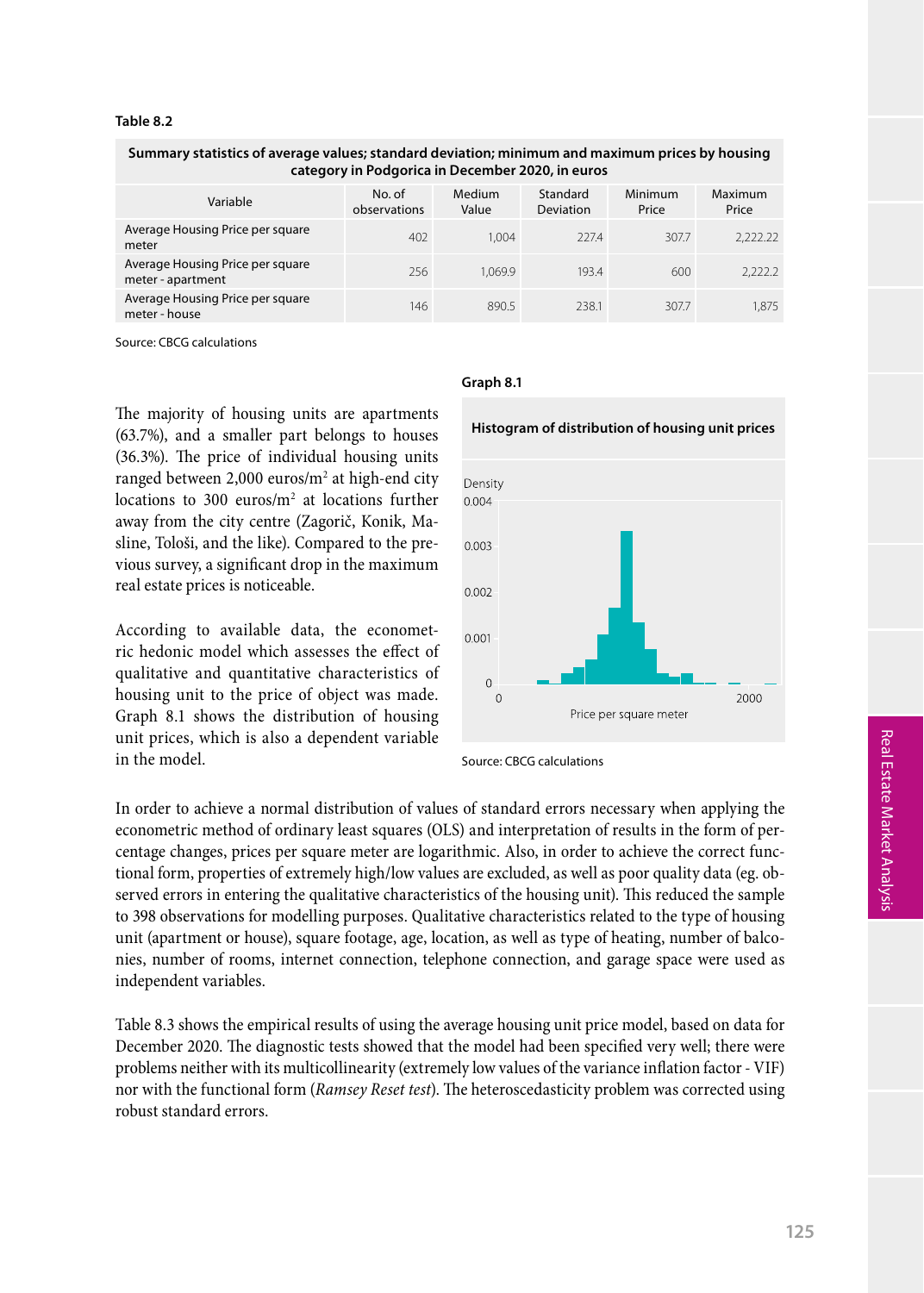Empirical results of using the model of average housing unit price indicate that, measured by the level of statistical significance, the price of a housing unit is affected by a number of factors, namely: location, type of building (apartment or house), number of rooms, age, and garage ownership. Objects in the first and second zone are more expensive than objects in the third zone. On average and by controlling other factors, it is concluded that a square meter of an apartment is more expensive than a square meter of a house. Buildings aged five to ten years are more expensive than older buildings. However, there is no statistically significant difference between new buildings (up to five years old) and the older ones (over ten years old). One- and two-bedroom housing units cost less than multi-bedroom units. Owning a garage also significantly increases the price per square meter. Other characteristics (type of heating, number of balconies, possession of internet connection, square meters) do not have a significant impact on the price per square meter.

#### **Table 8.3**

| Linpincal results of average housing unit price model in Fougonca, December 2020 |            |                                                                 |       |  |  |
|----------------------------------------------------------------------------------|------------|-----------------------------------------------------------------|-------|--|--|
| Variables                                                                        | Ratio      | <b>Standard Error</b>                                           | P > t |  |  |
| Dependent variable: In (price msqr)                                              |            |                                                                 |       |  |  |
| Ln (square meters)                                                               | $-0.041$   | 0.063                                                           | 0.513 |  |  |
| Podgorica 1                                                                      | $0.141***$ | 0.025                                                           | 0.000 |  |  |
| Podgorica 2                                                                      | $0.118***$ | 0.023                                                           | 0.000 |  |  |
| Apartment                                                                        | $0.197**$  | 0.035                                                           | 0.000 |  |  |
| Up to 65 msqr                                                                    | $-0.054$   | 0.066                                                           | 0.418 |  |  |
| Under 65 msgr                                                                    | $-0.004$   | 0.031                                                           | 0.908 |  |  |
| Up to do 5yrs old                                                                | 0.091      | 0.065                                                           | 0.164 |  |  |
| 5-10 years                                                                       | $0.080***$ | 0.030                                                           | 0.008 |  |  |
| Balcony 0                                                                        | $-0.072$   | 0.075                                                           | 0.335 |  |  |
| Balcony 1                                                                        | $-0.039$   | 0.050                                                           | 0.435 |  |  |
| <b>Balcony 2</b>                                                                 | $-0.051$   | 0.043                                                           | 0.238 |  |  |
| Room 0                                                                           | $-0.115$   | 0.082                                                           | 0.162 |  |  |
| Room 1                                                                           | $-0.081*$  | 0.047                                                           | 0.085 |  |  |
| Room 2                                                                           | $-0.079**$ | 0.032                                                           | 0.012 |  |  |
| Heating with firewood                                                            | 0.020      | 0.029                                                           | 0.503 |  |  |
| Garage available                                                                 | $0.161*$   | 0.098                                                           | 0.099 |  |  |
| Internet                                                                         | 0.034      | 0.036                                                           | 0.341 |  |  |
| Constant                                                                         | $6.923***$ | 0.306                                                           | 0.000 |  |  |
| Number of observations                                                           | 398        | Diagnostics: VIF=2.28;<br>Ramsey RESET test: $Prob > F = 0.171$ |       |  |  |
| R_squared                                                                        | 0.31       |                                                                 |       |  |  |

### **Empirical results of average housing unit price model in Podgorica, December 2020**

Note: \*\*\* significance at 1%, \*\* significance at 5%, \* significance at 10% ln - natural logarithm, msqr - square meters

Source: CBCG calculations

Table 8.4 shows the real estate prices trends in selected countries according to the *Global Property Report*. As the table shows, there were divergent trends in real estate prices in Q1 2020: the highest annual growth was recorded in Turkey (13.96%) and Vietnam (13.83%) while the most significant decline was recorded in Egypt (-22.31%).